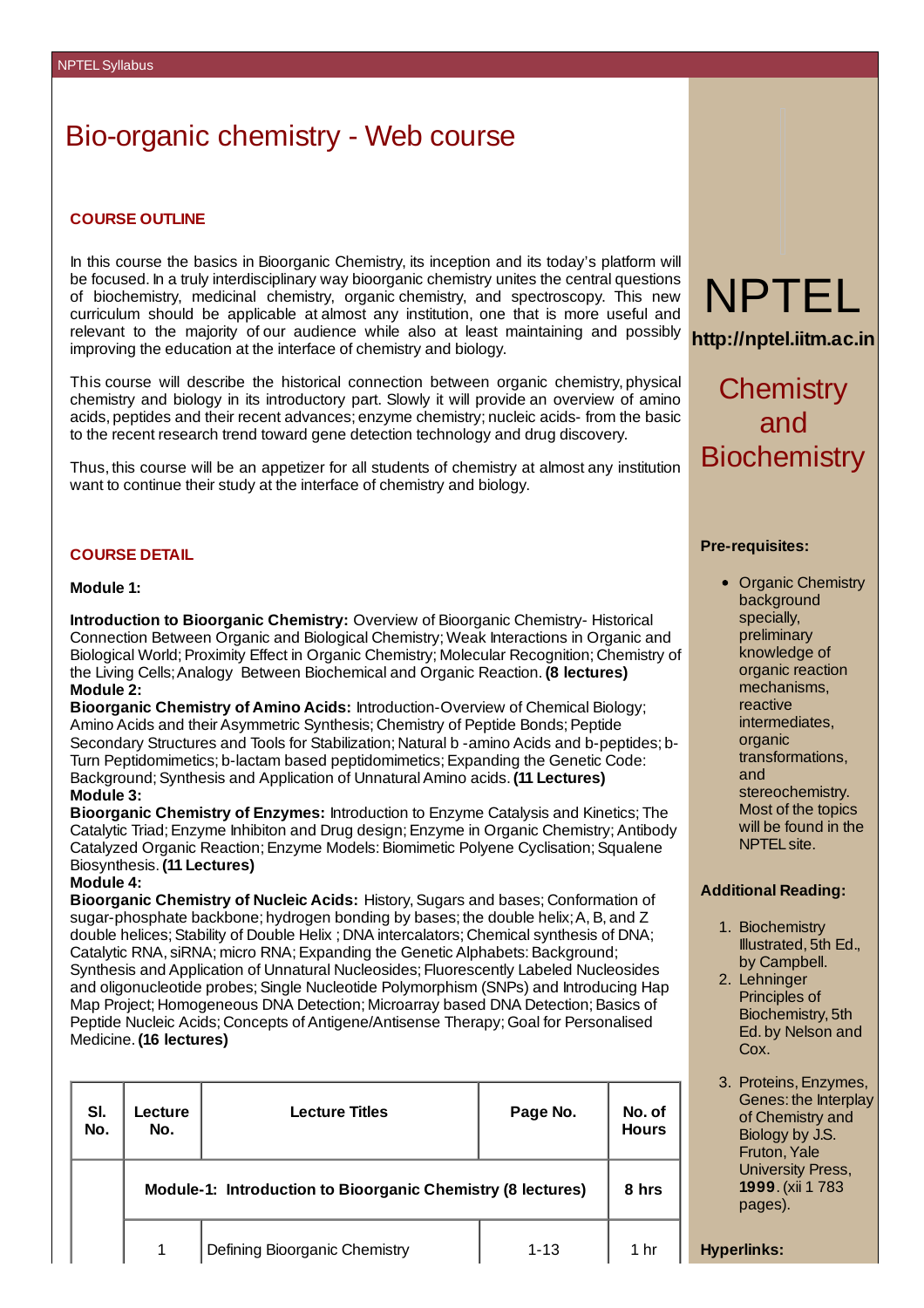| 1 | $\overline{2}$ | Biomimetic Chemistry-The Enzyme<br><b>Models</b>                               | 13-25     | 1 <sub>hr</sub> |
|---|----------------|--------------------------------------------------------------------------------|-----------|-----------------|
|   | 3              | <b>Historical Connection and Weak</b><br>Interactions in chemistry and biology | 26-33     | 1 <sub>hr</sub> |
|   | $\overline{4}$ | Proximity Effect in Organic Chemistry<br>and Molecular Recognition;            | $34 - 42$ | 1 <sub>hr</sub> |
|   | 5              | <b>Molecular Recognition</b>                                                   | $43 - 52$ | 1 <sub>hr</sub> |
|   | 6              | Chemistry of the Living Cells                                                  | 53-66     | 1 <sub>hr</sub> |
|   | $\overline{7}$ | Analogy Between Biochemical and<br><b>Organic Reaction-I</b>                   | 67-75     | 1 <sub>hr</sub> |
|   | 8              | Analogy Between Biochemical and<br>Organic Reaction-II                         | 76-80     | 1 <sub>hr</sub> |

Introduction to the Human Genome Project, published by the National Human Genome Research Institute, is aimed at students, teachers and other nonacademic institutions, will be found at **http:/[/www.genome.gov](http://www.genome.gov)**

# **Coordinators:**

**Dr. S.S. Bag** Department of ChemistryIIT Guwahati

|                | Module 2: Bioorganic Chemistry of Amino Acids (11 lectures) |                                                              |           | $11$ hrs        |
|----------------|-------------------------------------------------------------|--------------------------------------------------------------|-----------|-----------------|
|                | $\mathbf{1}$                                                | Overview of Chemical Biology                                 | $1 - 13$  | 1 <sub>hr</sub> |
| $\overline{2}$ | $\overline{2}$                                              | Amino Acids-Structure, Properties,<br><b>Classes</b>         | 14-22     | 1 <sub>hr</sub> |
|                | 3                                                           | Stereochemistry of Amino Acids and<br>Synthesis              | $23 - 30$ | 1 <sub>hr</sub> |
|                | $\overline{4}$                                              | Peptide Bonds and Synthesis                                  | 31-39     | 1 <sub>hr</sub> |
|                | 5                                                           | <b>Peptide Secondary Structures</b>                          | 40-48     | 1 <sub>hr</sub> |
|                | 6                                                           | Natural b - amino Acids and b-peptides                       | 49-57     | 1 <sub>hr</sub> |
|                | $\overline{7}$                                              | Biological importance of b-peptides                          | 58-63     | 1 <sub>hr</sub> |
|                | 8                                                           | b-Turn Peptidomimetics                                       | 64-71     | 1 <sub>hr</sub> |
|                | 9                                                           | b-Turn Peptidomimetics and b-lactam<br>based peptidomimetics | 72-79     | 1 <sub>hr</sub> |
|                |                                                             |                                                              |           |                 |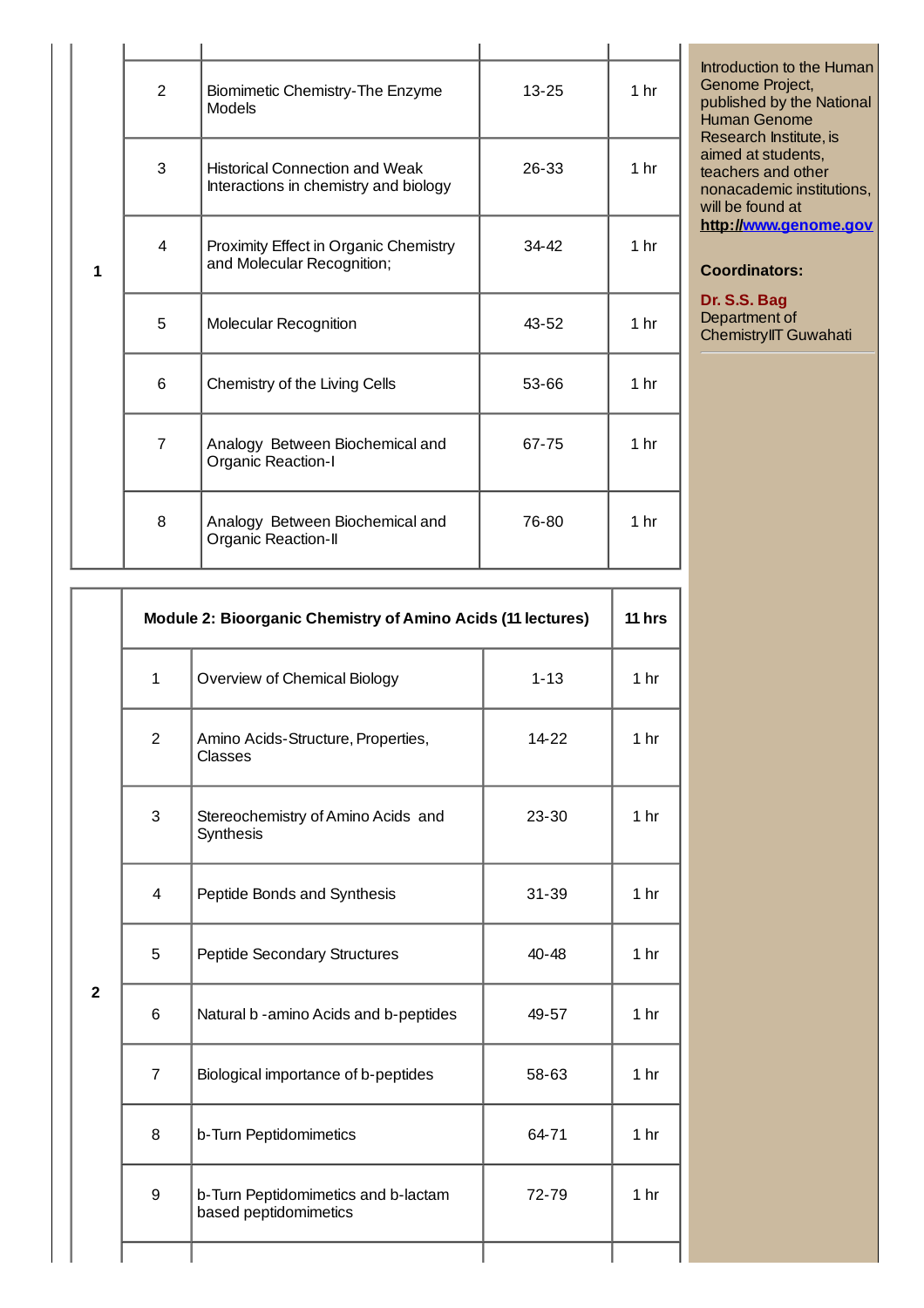|  | 10 | <b>Expanding the Genetic Code-</b><br>Background      | 80-88 | 1 hr |
|--|----|-------------------------------------------------------|-------|------|
|  | 11 | Synthesis and Application of Unnatural<br>Amino acids | 89-96 | 1 hr |

|   | Module 3: Bioorganic Chemistry of Enzymes (11 lectures) |                                                    | $11$ hrs |                 |
|---|---------------------------------------------------------|----------------------------------------------------|----------|-----------------|
|   | $\mathbf{1}$                                            | Different Facets of Enzyme Catalysis               | $1 - 17$ | 1 <sub>hr</sub> |
|   | $\overline{c}$                                          | Thermodynamics and Kinetics of Enzyme<br>Catalysis | 18-35    | 1 <sub>hr</sub> |
|   | 3                                                       | The Catalytic Triad                                | 36-40    | 1 <sub>hr</sub> |
|   | 4                                                       | Enzyme Inhibition and Drug Design-1                | 41-54    | 1 <sub>hr</sub> |
| 3 | 5                                                       | Enzyme Inhibition and Drug Design-2                | 55-65    | 1 <sub>hr</sub> |
|   | 6                                                       | Enzyme in Organic Chemistry-1                      | 66-74    | 1 <sub>hr</sub> |
|   | $\overline{7}$                                          | Enzyme in Organic Chemistry-2                      | 75-83    | 1 <sub>hr</sub> |
|   | 8                                                       | Antibody Catalyzed Organic Reaction-1              | 84-97    | 1 <sub>hr</sub> |
|   | 9                                                       | Antibody Catalyzed Organic Reaction-2              | 98-106   | 1 <sub>hr</sub> |
|   | 10                                                      | Enzyme Models and Biosynthesis of<br>Squalene      | 107-114  | 1 <sub>hr</sub> |
|   | 11                                                      | <b>BiomimeticPolyeneCyclizations</b>               | 115-130  | 1 <sub>hr</sub> |
|   |                                                         |                                                    |          |                 |

| <b>Module 4: Bioorganic Chemistry of Nucleic Acids (16 lectures)</b> |                                                     |          |                 |
|----------------------------------------------------------------------|-----------------------------------------------------|----------|-----------------|
| $\mathbf{1}$                                                         | History of Sugars and bases and Nucleic<br>Acids-I  | $1 - 7$  | 1 hr            |
|                                                                      | History of Sugars and bases and Nucleic<br>Acids-II | $8 - 14$ | 1 <sub>hr</sub> |
| $\overline{2}$                                                       | Hydrogen Bonded Base Pairs and<br>Double Helix      | 15-30    | 1 hr            |